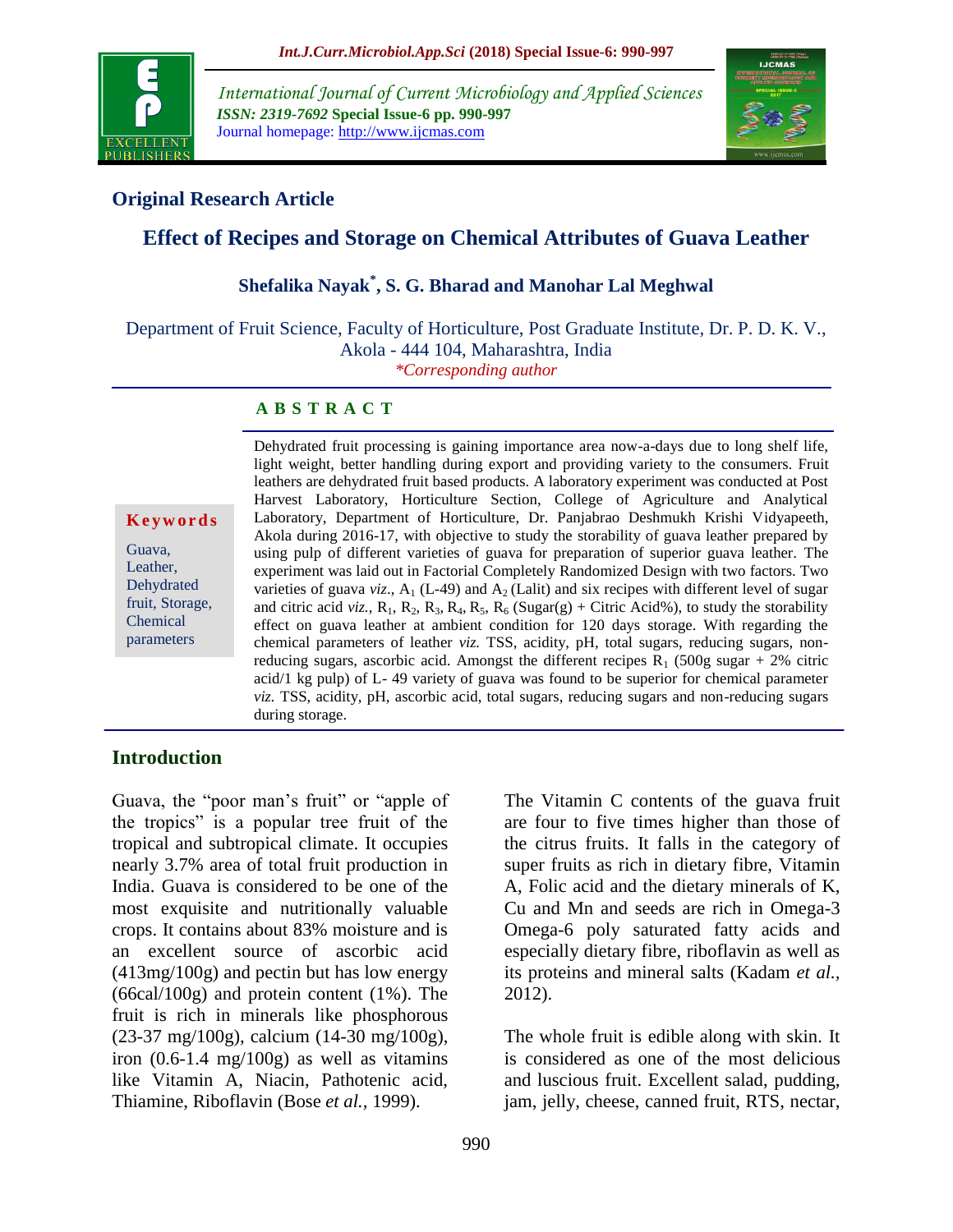squash, leather, ice cream and toffees can be made from guava fruit (Jain and Asati, 2004). There has been a great increase in the production rate of these fruits over the years, and this may be due to their increased consumption pattern in the tropics (Anon, 2008).

Guava is common experience 20-25% of the fruit is completely damaged and spoiled before it reaches the consumer (Yadav, 1997). Therefore, to utilize the produce at the time of glut and to save it from spoilage, the development of low cost processing technology of guava is highly required. It also generates enough opportunities of selfemployment by starting small scale processing unit or cottage industry that will be remunerative to the growers. Thus the preparations of guava pulp with simple technology and its utilization in the form of pulp and leather have a great scope. Dehydrated fruit processing is gaining importance area now-a-days due to long shelf life, light weight, better handling during export and providing variety to the consumers. The advantage is that during dehydration the moisture content is reduced greatly and the microorganisms like moulds and fungi do not thrive. This keeps the food for longer duration without spoilage. Due to abundant availability of solar radiation, attention has been gradually diverting to utilize this renewable energy for a number of applications (Sarojini *et al.,* 2009).

The main advantages of making fruit leather is to preserve fruit by drying and, hence, controlling postharvest spoilage. Making fruit leather, from ripe or slightly over-ripe fruits that are not suitable for fresh consumption will enable producers to satisfy market demand during off season periods. Fruit with minor blemishes and bruises that is not suitable for canning and freezing can be used to make fruit leather (Raab and

Oehler, 1999). Due to its novel and attractive structure, and for being products that do not require refrigeration, they constitute a practical way to incorporate fruit solids, especially for children and adolescents. Moreover, fruit pulp left from making jellies, during prolonged time in reduced volumes may also be converted into leathers. In recent years, their popularity has increased, transforming from a homemade preparation into an industrial product.

Although fruit leather is a relatively well established product overseas, few academic studies have been published on the topic. Fruit leathers, however, can be prepared without the addition of any preservatives or sweeteners (Azeredo, 2006). Studies on fruit leathers have shown that fruit puree can be mixed with other ingredients (especially sugars) and additives to enhance the texture, flavour and colour of the final product. Popular ingredients are ascorbic acid, citric acid for colour preservation (to avoid darkening during drying), honey and sugar (to sweeten the product), nutmeg, cinnamon, chopped nuts and coconut (as a flavours) (Raab and Oehler, 1999). Different types of fruit can also be mixed together to prepare a fruit leather (Kumar *et al.,* 2010) prepared papaya fruit leather by blending it with guava pulp to enhance the papaya's flavour.

This was necessary as the poor odour of the fruit was its main hindrance in the commercial exploitation of this fruit in processing. Similarly, a mixed fruit leather was processed by mixing sapota pulp, mango pulp, papaya pulp, banana pulp and soya milk powder (Bharambhe *et al.,* 2009). The product was found to be acceptable during sensory evaluation. As processing of guava to leather, is a simple and less tedious process and claims cheaper production cost, so grower can adopt easily. So it should be conveniently used by grower as lower cost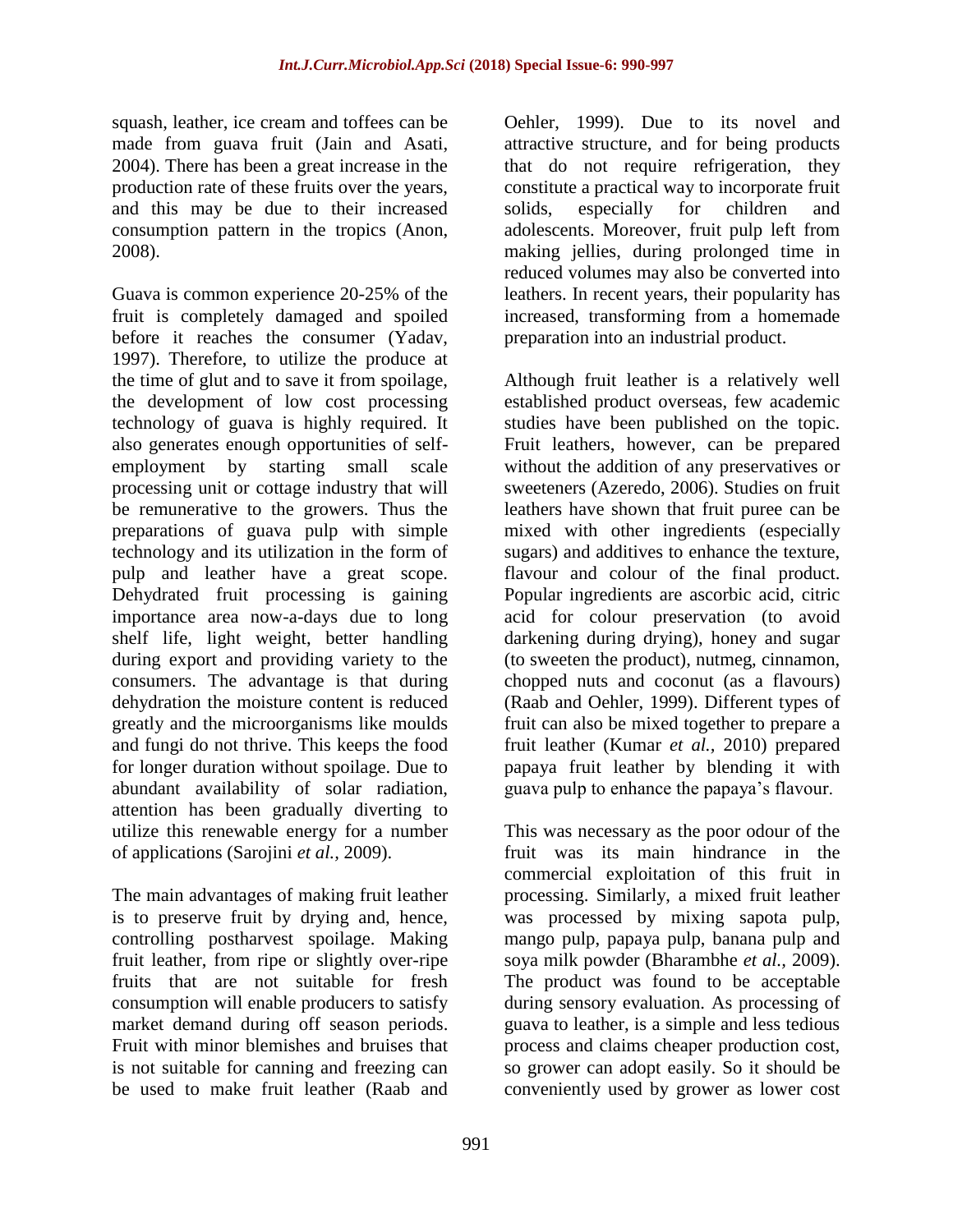of production and by processing the product they minimize loss and got fair profit.

## **Materials and Methods**

The research was conducted at Post-Harvest Technology Laboratory, Horticulture Section, College of Agriculture and Analytical Laboratory, Department of Horticulture, Dr. Panjabrao Deshmukh Krishi Vidyapeeth, Akola during the year 2016 – 17. The details of material used and methods adopted during the course of investigation are presented under the appropriate headings and sub headings.

# **Treatment details**

The experiment comprises of 12 treatment combinations in FCRD with two factors i.e. A and R. Factor "A" is variety with 2 levels *i.e*., Lalit and L- 49 and factor "R" is recipe for preparation of guava leather with 6 levels i.e sugar (500g,750g,1000g), citric acid (2% and 4%). Leather prepared were wrapped in aluminium foil and kept in plastic boxes. The packed boxes were stored at ambient temperature (30  $\pm$  2 <sup>0</sup>C) and evaluation of chemical changes and sensory qualities were done at 30days interval during storage up to 120 days. Combinations are  $A_1$  $R_1$ ,  $A_2$   $R_1$ ,  $A_1$   $R_2$ ,  $A_2$   $R_2$ ,  $A_1$   $R_3$ ,  $A_2$   $R_3$ ,  $A_1$   $R_4$ ,  $A_2 R_4 A_1 R_5 A_2 R_5 A_1 R_6 A_2 R_6$ 

# **Materials and Methods**

#### **Selection of fruit**

Fruits of two cultivar of guava cv. L-49 and Lalit were procured from Main garden, Department of Horticulture, Dr. PDKV, Akola. Fully ripe, over ripe, apparently healthy and bird damaged fruits were selected for experiment to minimise postharvest losses. Injured and diseased parts of fruits were sorted out.

#### **Flow chart for leather**

Fully ripe fruit, Washing, Cutting, Deseeded, Blanched at  $85^{\circ}$ C for 5minutes, Pulping (Addition and mixing of sugar, citric acid, salt and KMS per treatment), Smearing with glycerol, Spreading the pulp in thin layer (0.5-1cm), Drying in drier  $(50^{\circ}$ C for 6 – 8 hrs.), Cutting into desired size, Again drying for 8-10hrs, 3 layer keeping together and pressing properly to form one sheet, Cutting into 3×4 cm size, Drying under fan for 2-3 hour, Wrapping into Al. foil, Keeping in plastic boxes for storage study of 4months, Fruit leather

### **Results and Discussion**

### **Guava leather chemical parameters**

# **TSS**

During storage of leather initially the TSS content of guava leather increased rapidly up to  $60<sup>th</sup>$  days of storage and thereafter the gradual increase was observed in  $60^{th}$  to  $90^{th}$ days and then again increased rapidly in  $90<sup>th</sup>$ and  $120<sup>th</sup>$  days in storage period as compare to earlier trend.

# **Titratable acidity**

During storage period the acidity content of fruits increased in all treatment combinations. Acidity is an important quality factor related to the flavour of product.

High acidity in fruit leather prevents the growth of microorganisms and helps to maintain the colour and flavour of the fruit (Minakschhi, 2011). The data indicated that, both varieties and recipes influenced significantly, however effect of interaction among factors was found non-significant effect.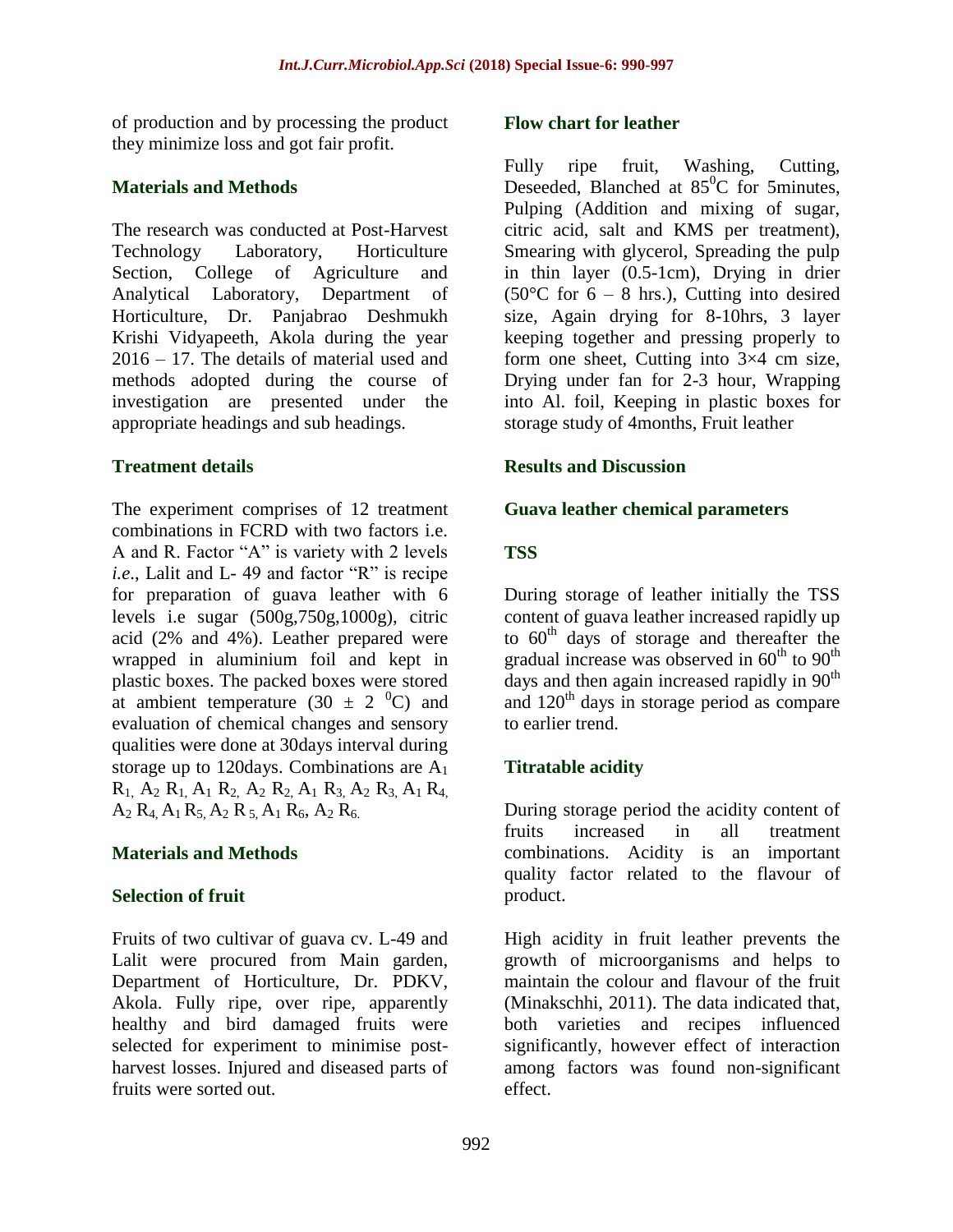| <b>Treatment</b> |                | Non Reducing sugar (%) |         |               |                   | Reducing sugar (%)       |                          | <b>TSS</b>    |        |             |                |        |        |        |                          |  |
|------------------|----------------|------------------------|---------|---------------|-------------------|--------------------------|--------------------------|---------------|--------|-------------|----------------|--------|--------|--------|--------------------------|--|
|                  |                | Storage(days)          |         | Storage(days) |                   |                          |                          | Storage(days) |        |             |                |        |        |        |                          |  |
|                  | <b>Initial</b> | 30                     | 60      | 90            | 120               | Initia                   | 30                       | 60            | 90     | <b>120</b>  | <b>Initial</b> | 30     | 60     | 90     | <b>120</b>               |  |
| $A_1 R_1$        | 49.97          | 49.66                  | 49.22   | 48.70         | 48.53             | 14.17                    | 14.80                    | 15.61         | 15.61  | 17.20       | 68.92          | 69.390 | 69.960 | 69.827 | 70.080                   |  |
| $A_1 R_2$        | 50.73          | 51.59                  | 51.56   | 51.44         | 51.18             | 16.33                    | 16.73                    | 17.16         | 17.16  | 18.23       | 69.24          | 70.020 | 70.517 | 70.907 | 71.620                   |  |
| $A_1 R_3$        | 51.17          | 51.00                  | 50.79   | 50.70         | 50.24             | 18.17                    | 18.70                    | 19.23         | 19.23  | 20.43       | 70.11          | 71.090 | 71.310 | 72.253 | 73.113                   |  |
| $A_1 R_4$        | 50.00          | 49.83                  | 49.49   | 49.17         | 48.55             | 14.17                    | 14.63                    | 15.333        | 15.333 | 16.95       | 68.65          | 69.300 | 69.660 | 69.887 | 70.040                   |  |
| $A_1 R_5$        | 50.90          | 51.57                  | 51.45   | 48.37         | 51.10             | 16.17                    | 16.73                    | 17.303        | 17.303 | 18.33       | 69.19          | 70.000 | 70.563 | 71.013 | 71.580                   |  |
| $A_1 R_6$        | 51.20          | 50.96                  | 49.84   | 50.70         | 50.27             | 18.23                    | 18.76                    | 19.267        | 19.267 | 20.36       | 69.88          | 71.030 | 71.250 | 72.073 | 73.007                   |  |
| $A_2 R_1$        | 49.83          | 49.61                  | 49.04   | 48.84         | 48.49             | 14.27                    | 14.86                    | 15.767        | 15.767 | 17.26       | 68.42          | 68.973 | 69.380 | 69.873 | 70.010                   |  |
| $A_2 R_2$        | 51.07          | 51.56                  | 51.49   | 48.34         | 50.91             | 16.20                    | 16.76                    | 17.267        | 17.267 | 18.50       | 69.15          | 69.923 | 70.050 | 71.123 | 71.320                   |  |
| $A_2 R_3$        | 51.00          | 50.89                  | 50.27   | 50.51         | 50.21             | 18.23                    | 18.78                    | 19.437        | 19.437 | 20.43       | 69.75          | 70.840 | 71.110 | 72.260 | 72.823                   |  |
| $A_2 R_4$        | 49.87          | 38.04                  | 49.05   | 48.94         | 48.51             | 14.23                    | 14.73                    | 15.750        | 15.750 | 17.23       | 68.57          | 69.083 | 69.273 | 69.540 | 69.990                   |  |
| $A_2 R_5$        | 50.72          | 51.54                  | 51.39   | 48.32         | 50.99             | 16.37                    | 16.78                    | 17.30         | 17.30  | 18.43       | 69.16          | 69.86  | 69.80  | 71.12  | 71.28                    |  |
| $A_2 R_6$        | 50.923         | 50.870                 | 50.643  | 50.50<br>7    | 50.177            | 18.31                    | 18.82<br>$\Omega$        | 19.400        | 19.400 | 20.467      | 69.133         | 70.720 | 71.043 | 72.560 | 73.380                   |  |
| "F" test         | NS             |                        |         |               |                   |                          |                          |               |        | $_{\rm NS}$ | $_{\rm NS}$    |        |        |        |                          |  |
| $SE(m)$ ±        | 0.116          | 3.343                  | 484.419 | 1.506         | 0.087             | 0.073                    | 0.063                    | 0.050         | 0.067  | 0.057       | 0.722          | 0.185  | 0.287  | 0.264  | 0.171                    |  |
| C.D. at<br>5%    |                |                        |         |               | $\qquad \qquad -$ | $\overline{\phantom{m}}$ | $\overline{\phantom{0}}$ | 0.147         | $-$    |             |                |        | $\sim$ | —      | $\overline{\phantom{m}}$ |  |

# **Table.1 (a)** Interaction effect of different varieties and various recipes on non-reducing sugar reducing sugar, and TSS of guava leather during storage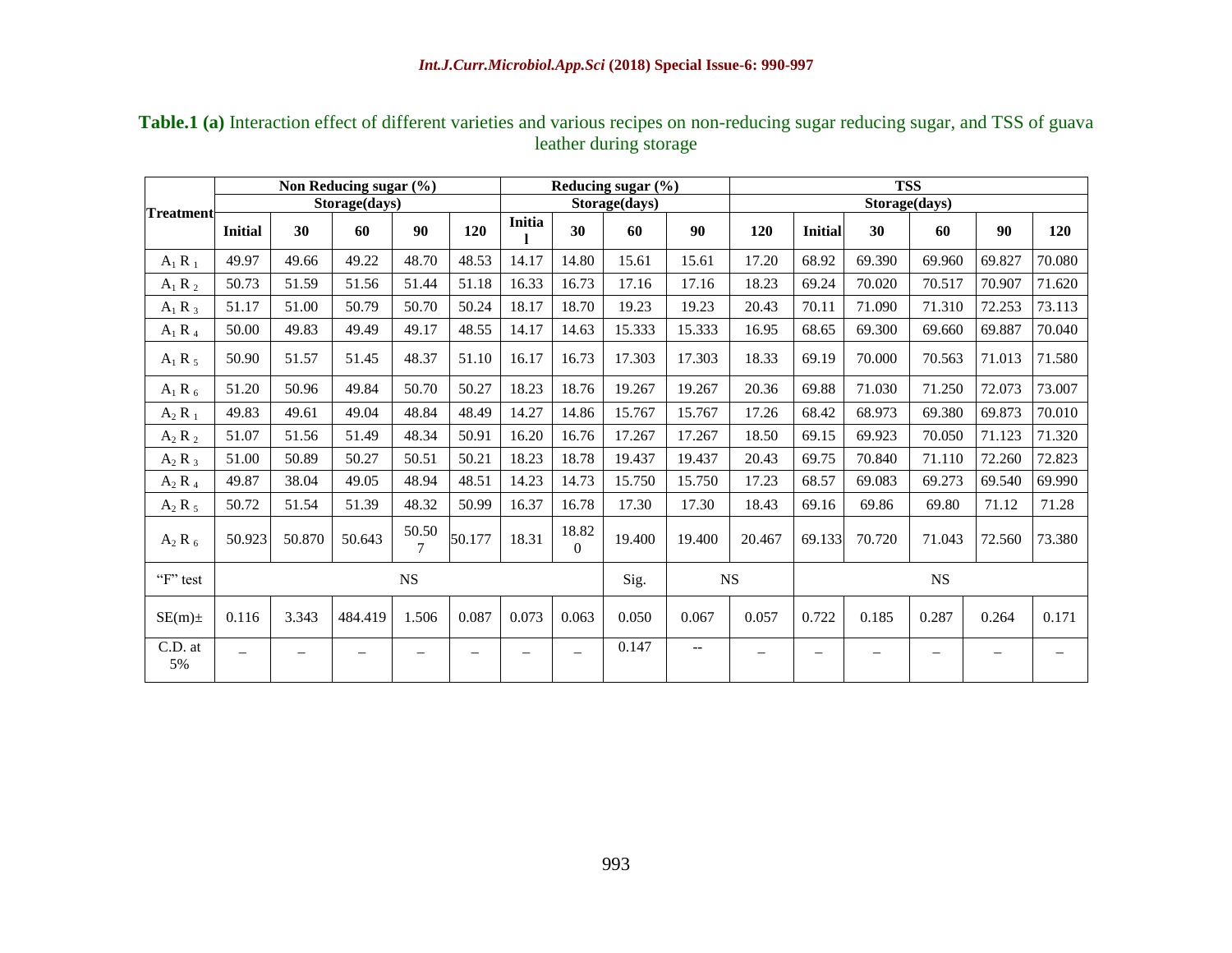| <b>Treatme</b><br>nt |               | Total sugar $(\%)$<br>Storage (days) |       |       |       | <b>pH</b><br>Storage (days) |       |       |       |       | Ascorbic Acid (mg/100 g)<br>Storage (days) |        |       |       |       |  |
|----------------------|---------------|--------------------------------------|-------|-------|-------|-----------------------------|-------|-------|-------|-------|--------------------------------------------|--------|-------|-------|-------|--|
|                      | <b>Initia</b> | 30                                   | 60    | 90    | 120   | <b>Initial</b>              | 30    | 60    | 90    | 120   | <b>Initial</b>                             | 30     | 60    | 90    | 120   |  |
| $A_1 R_1$            | 64.13         | 64.49                                | 64.81 | 65.33 | 65.73 | 3.743                       | 3.682 | 3.653 | 3.581 | 3.534 | 121.02                                     | 111.72 | 97.65 | 89.85 | 74.86 |  |
| $A_1 R_2$            | 67.07         | 68.33                                | 68.72 | 69.07 | 69.42 | 3.902                       | 3.872 | 3.813 | 3.733 | 3.769 | 117.26                                     | 108.14 | 98.50 | 84.37 | 70.89 |  |
| $A_1 R_3$            | 69.33         | 69.70                                | 70.03 | 70.37 | 70.67 | 3.944                       | 3.900 | 3.832 | 3.775 | 3.733 | 116.52                                     | 105.72 | 94.48 | 85.42 | 71.49 |  |
| $A_1 R_4$            | 64.17         | 64.50                                | 64.96 | 65.37 | 65.72 | 3.788                       | 3.57  | 3.52  | 3.402 | 3.452 | 119.84                                     | 109.40 | 97.48 | 89.11 | 74.81 |  |
| $A_1 R_5$            | 67.07         | 68.31                                | 68.80 | 69.11 | 69.44 | 3.983                       | 3.632 | 3.572 | 3.471 | 3.433 | 117.82                                     | 107.56 | 95.81 | 85.76 | 73.35 |  |
| $A_1 R_6$            | 69.43         | 69.73                                | 70.07 | 70.40 | 70.64 | 3.922                       | 3.782 | 3.73  | 3.631 | 3.381 | 116.93                                     | 108.05 | 97.31 | 85.19 | 71.11 |  |
| $A_2 R_1$            | 64.10         | 64.48                                | 64.97 | 65.37 | 65.78 | 3.944                       | 3.873 | 3.873 | 3.750 | 3.720 | 98.71                                      | 87.73  | 78.05 | 64.72 | 47.95 |  |
| $A_2 R_2$            | 67.07         | 68.33                                | 68.81 | 69.10 | 69.42 | 3.922                       | 3.882 | 3.850 | 3.781 | 3.761 | 97.12                                      | 86.34  | 75.74 | 66.89 | 51.37 |  |
| $A_2 R_3$            | 69.23         | 69.68                                | 70.03 | 70.40 | 70.64 | 3.983                       | 3.951 | 3.893 | 3.793 | 3.784 | 98.48                                      | 87.75  | 76.48 | 67.08 | 55.06 |  |
| $A_2 R_4$            | 64.10         | 64.45                                | 64.88 | 65.34 | 65.74 | 3.658                       | 3.623 | 3.563 | 3.464 | 3.351 | 96.33                                      | 84.77  | 76.22 | 63.58 | 52.28 |  |
| $A_2 R_5$            | 67.07         | 68.29                                | 68.75 | 69.11 | 69.67 | 4.011                       | 3.996 | 3.949 | 3.822 | 3.777 | 95.92                                      | 84.02  | 73.59 | 66.46 | 51.09 |  |
| $A_2 R_6$            | 69.23         | 69.69                                | 70.06 | 70.41 | 70.64 | 4.069                       | 4.033 | 3.941 | 3.833 | 3.813 | 98.69                                      | 86.05  | 72.79 | 66.99 | 53.53 |  |
| "F" test             | Sig.          | Sig.                                 | Sig.  | Sig.  | Sig.  | <b>NS</b>                   | Sig.  | Sig.  | Sig.  | Sig.  | Sig.                                       | Sig.   | Sig.  | Sig.  | Sig.  |  |
| $SE(m)$ ±            | 0.073         | 0.032                                | 0.028 | 0.034 | 0.026 | 0.043                       | 0.012 | 0.014 | 0.017 | 0.007 | 0.645                                      | 0.662  | 0.942 | 0.577 | 0.620 |  |
| C.D. at<br>5%        | 0.215         | 0.093                                | 0.081 | 0.087 | 0.077 | N/A                         | 0.036 | 0.041 | 0.051 | 0.021 | 1.739                                      | 1.945  | 2.767 | 1.694 | 1.819 |  |

# **Table.1 (b)** Interaction effect of different varieties and various recipes on Total Sugar, pH and Ascorbic Acid of Guava Leather during storage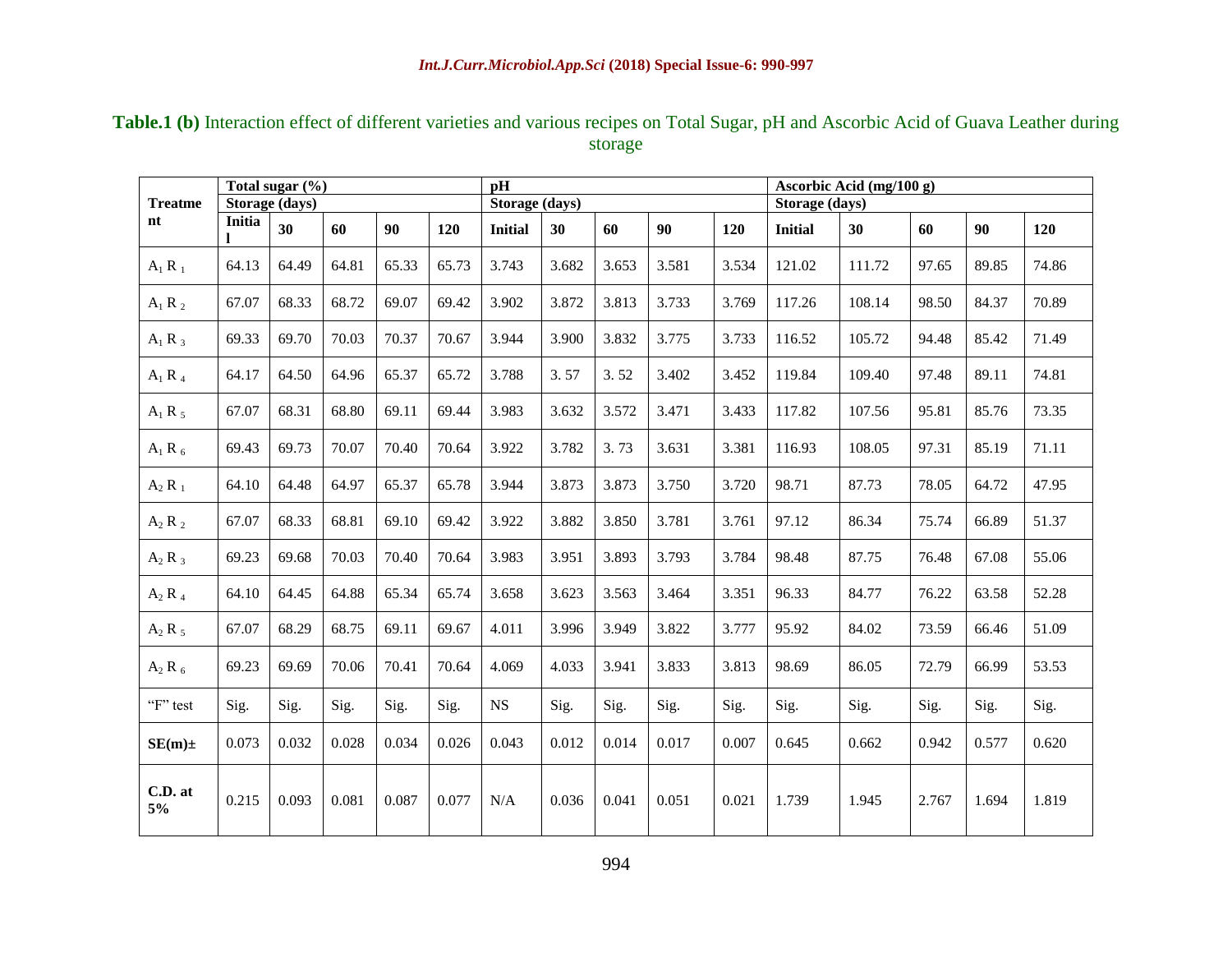### *Int.J.Curr.Microbiol.App.Sci* **(2018) Special Issue-6: 990-997**



**Plate.1** A view of guava leather at 120<sup>th</sup> days of storage

 $A_1R_1$   $A_1R_2$   $A_1R_3$ 



 $A_1R_4$   $A_1R_5$   $A_1R_6$ 



995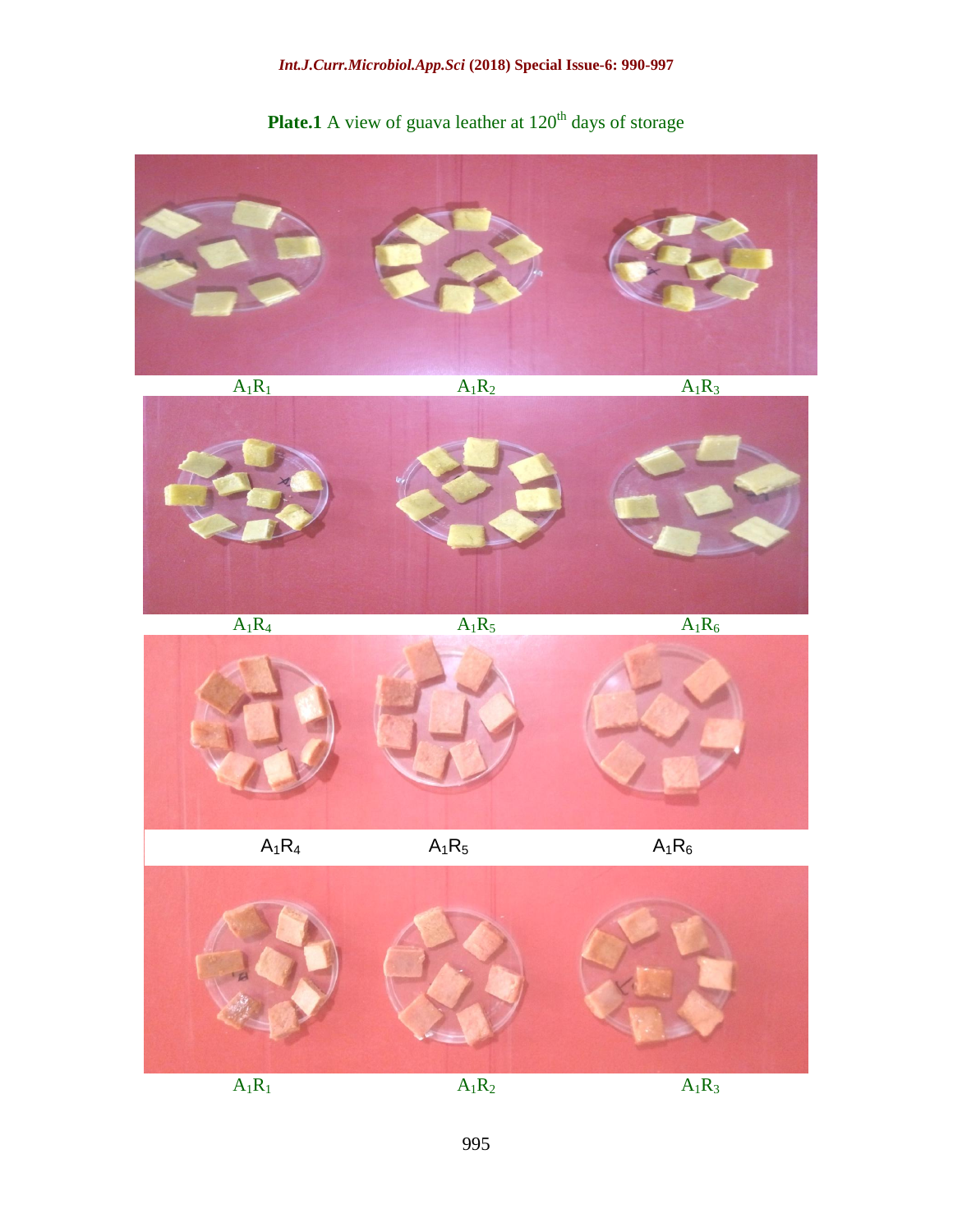## **pH**

During the period of storage the pH content of leather increased in all treatment combination. Both varieties and recipes influenced significantly on pH of leather and effect of interaction among factors was significant effect on pH of leather. Decrease in pH might be due to the addition of citric acid in treatments. The results are in conformation by the results obtained by Kalra and Revanthi (1983) reported that slightly decreased in pH during 60 days storage of guava pulp. Mahendran (2010) reported that the acidity increased with corresponding decreases in pH. This might be due to the formation of organic acid by ascorbic acid degradation.

### **Reducing sugars**

A significant variation in reducing sugar content of guava leathers was observed during storage. The content of reducing sugars in guava leathers increased with progress of storage period and also increases with increase in sugar concentration.

# **Non-reducing sugar**

A significant variation in non-reducing sugar content of guava leathers was observed during storage. The con tent of reducing sugars in guava leathers decreased with progress of storage period and also increases with increase in sugar concentration.

#### **Ascorbic acid**

During storage of leather initially the ascorbic acid content of guava leather decreased rapidly up to 120th days of storage as ascorbic acid sensitive to heating and drying. Significant variation due to factor interaction was observed in 0th, 30th,

06th, 90th and 120th days of storage. During total month of storage except 60th days, treatment combination A1R1 was found significantly maximum recorded as (121.023, 111. 720, 89.850 and 74.863) mg/100g respectively which was at par with treatment combination A1R4 recoded as (119.840, 109.400, 89.107, 74.810) mg/100g respectively. While minimum ascorbic acid was found in treatment combinations A2R5 and A2R6.

### **Economics of treatment**

According to net monetary return obtained from treatment A1R1 and A2R1 found with high benefit cost ratio (1.67) which was followed by A2R5and A1R5 lowest benefit cost ratio was found in treatment A2R6, A1R6(both variety with 1000g sugar and 4% citric acid) i.e., (1.26).

The fresh fruit pulp of Sardar guava contained average values of TSS (14.9 %), pH (3.63%) acidity (0.45 %), reducing sugars (5.47 %), and ascorbic acid (208 mg/100 g). The fresh fruit pulp of Lalith variety contained ºBrix (14.2 %), pH  $(3.21\%)$ , acidity  $(0.38\%)$ , reducing sugars (5.33 %), and ascorbic acid (179 mg/100 g).

The fresh guava leather prepared from Sardar guava contained average values of TSS (69.33 ºB), acidity (0.422 %), pH (3.70%), reducing sugars (16.20 %), and ascorbic acid  $(111.72 \text{ mg}/100g)$ , and the leather prepared from Lalith guava contained TSS (68.13ºB), acidity (0.369 %), pH (3.55%), reducing sugars (16.26 %), and ascorbic acid  $(87.73 \text{ mg}/100 \text{ g})$ .

Guava leather of Lalit variety  $(A_1)$  prepared with recipe 500g sugar + 2% citric acid  $(R_1)$ was found significantly superior in chemical parameters and change in chemical parameters were noticed as TSS (69.94 to